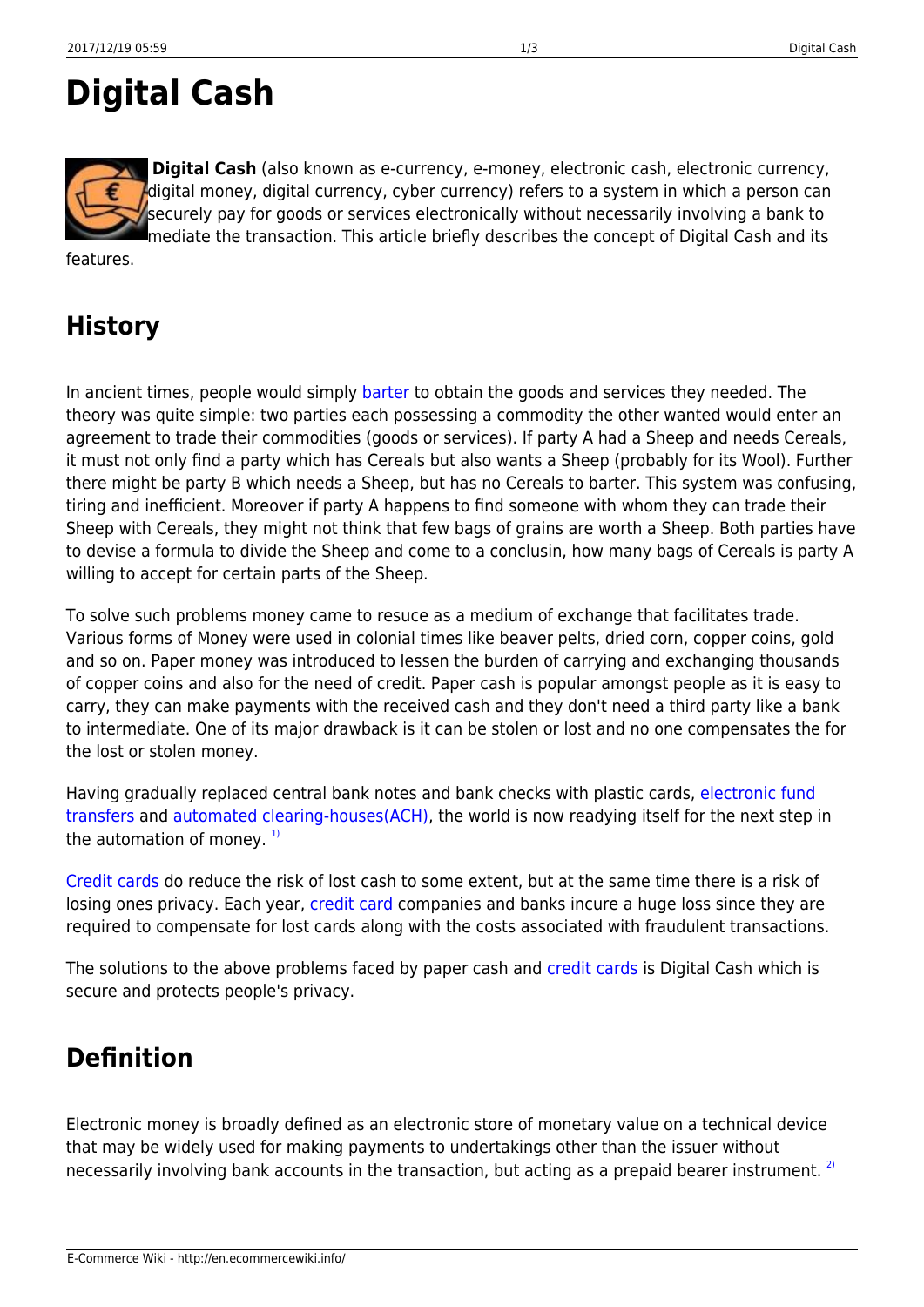### **Basic Model of Digital Cash transaction**

A Digital Cash transaction usually involves three types of users:

- a Payer (P) or consumer
- a Payee (R), such as a merchant
- a financial network like a Bank with whom both Payer and Payee have accounts.

And usually involves three transaction:

- Withdrawl, the Payer (P) transfer some money (token) from his/her account to her wallet (which could be a computer or smart case)
- Payment, the Payer (P) transfer the withdrawn money (token) to the Payee's (R) wallet
- Deposit, the Payee (R) transfers the received money (token) to his/her account.

### **Important properties of a Digital Cash system**

**Security**: The most important feature of a Digital Cash system is that it should ensure a high-level of security through sophisticated authentification techniques, Which means it should not be copied or reused by the payer, the payee or anyone else.

**Anonymity**: It should be able to maintain the anonymity of the person, i.e the transaction carried out should not be traceable.

**Portability**: The use of such a system should be independent of the location. The transactions can be carried over computer networks and into storage devices and vice versa.

**Tranferability**: The user can spend the money received in payment without having to contact a bank for authentication

**Divisibility**: This allows the digital cash to be sub-divided into smaller denominations and the customer can choose to spend only a part of it.

**User friendly**: Both the payer and payee should be able to use it with ease which would make it widely acceptable.

#### **Issues**

Although Digital Cash provides a host of features like ease-of-use, anonymity, efficiency there are potential issues with its use like tax evasion, money laundering, instability in exchange rates and so on.

#### **Examples**

• [Paypal](http://en.ecommercewiki.info/payment/electronic_options/paypal)